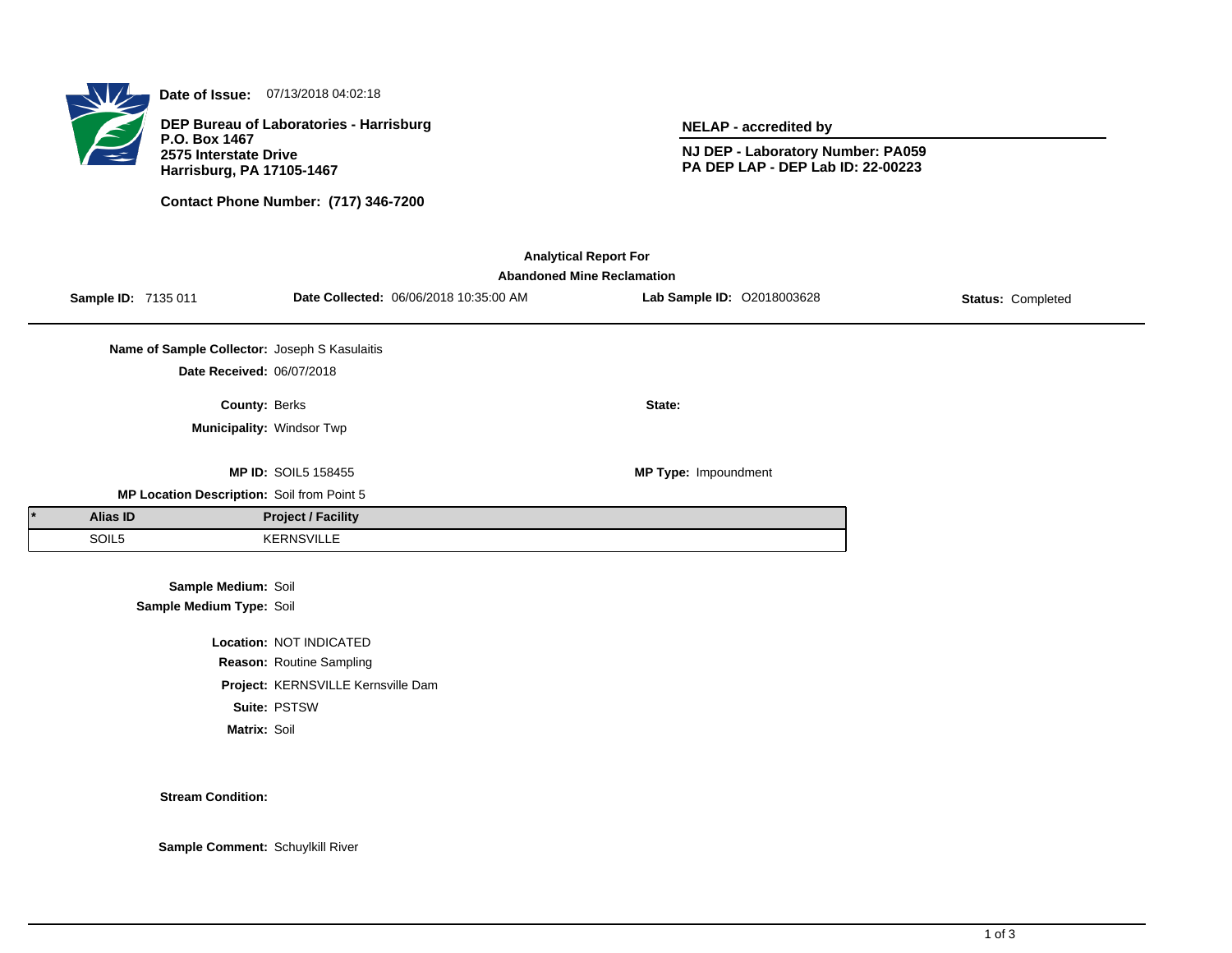## **Analytical Report For Abandoned Mine Reclamation**

| Sample ID: 7135 011 |                                         | Date Collected: 06/06/2018 10:35:00 AM | <b>Lab Sample ID: 02018003628</b> | <b>Status: Completed</b> |                    |
|---------------------|-----------------------------------------|----------------------------------------|-----------------------------------|--------------------------|--------------------|
|                     | <b>Test Codes / CAS # - Description</b> | <b>Reported Results</b>                | Date And Time Analyzed            | <b>Approved by</b>       | <b>Test Method</b> |
| 72548               | $4,4'$ -DDD                             | 10 UG/KG (U)                           | 07/12/2018 02:00 AM               | <b>MESPECHT</b>          | EPA 8081B          |
| 72559               | 4,4'-DDE                                | 10 UG/KG (U)                           | 07/12/2018 02:00 AM               | <b>MESPECHT</b>          | EPA 8081B          |
| 50293               | $4.4'$ -DDT                             | 10 UG/KG (U)                           | 07/12/2018 02:00 AM               | <b>MESPECHT</b>          | EPA 8081B          |
| 15972608 Alachlor   |                                         | 10 UG/KG (U)                           | 07/12/2018 02:00 AM               | <b>MESPECHT</b>          | EPA 8081B          |
| 309002              | Aldrin                                  | 10 UG/KG (U)                           | 07/12/2018 02:00 AM               | <b>MESPECHT</b>          | EPA 8081B          |
| 319846              | alpha-BHC                               | 10 UG/KG (U)                           | 07/12/2018 02:00 AM               | <b>MESPECHT</b>          | EPA 8081B          |
| 5103719             | alpha-Chlordane                         | 10 UG/KG (U)                           | 07/12/2018 02:00 AM               | <b>MESPECHT</b>          | EPA 8081B          |
| 319857              | beta-BHC                                | 10 UG/KG (U)                           | 07/12/2018 02:00 AM               | <b>MESPECHT</b>          | EPA 8081B          |
| 2675776             | Chlorneb                                | 10 UG/KG (U)                           | 07/12/2018 02:00 AM               | <b>MESPECHT</b>          | EPA 8081B          |
| 510156              | Chlorobenzilate                         | 10 UG/KG (U)                           | 07/12/2018 02:00 AM               | <b>MESPECHT</b>          | EPA 8081B          |
| 1897456             | Chlorothalonil                          | 10 UG/KG (U)                           | 07/12/2018 02:00 AM               | <b>MESPECHT</b>          | EPA 8081B          |
| 54774457            | cis-Permethrin                          | 10 UG/KG (U)                           | 07/12/2018 02:00 AM               | <b>MESPECHT</b>          | EPA 8081B          |
| 21725462            | Cyanazine                               | 10 UG/KG (U)                           | 07/12/2018 02:00 AM               | <b>MESPECHT</b>          | EPA 8081B          |
| 1861321             | <b>DCPA</b>                             | 10 UG/KG (U)                           | 07/12/2018 02:00 AM               | <b>MESPECHT</b>          | EPA 8081B          |
| 319868              | delta-BHC                               | 10 UG/KG (U)                           | 07/12/2018 02:00 AM               | <b>MESPECHT</b>          | EPA 8081B          |
| 60571               | <b>Dieldrin</b>                         | 10 UG/KG (U)                           | 07/12/2018 02:00 AM               | <b>MESPECHT</b>          | EPA 8081B          |
| 2921882             | Dursban                                 | 10 UG/KG (U)                           | 07/12/2018 02:00 AM               | <b>MESPECHT</b>          | EPA 8081B          |
| 959988              | Endosulfan I                            | 10 UG/KG (U)                           | 07/12/2018 02:00 AM               | <b>MESPECHT</b>          | EPA 8081B          |
| 33213659            | Endosulfan II                           | 10 UG/KG (U)                           | 07/12/2018 02:00 AM               | <b>MESPECHT</b>          | EPA 8081B          |
| 1031078             | <b>Endosulfan Sulfate</b>               | 10 UG/KG (U)                           | 07/12/2018 02:00 AM               | <b>MESPECHT</b>          | EPA 8081B          |
| 72208               | Endrin                                  | 10 UG/KG (U)                           | 07/12/2018 02:00 AM               | <b>MESPECHT</b>          | EPA 8081B          |
| 7421934             | Endrin Aldehyde                         | 10 UG/KG (U)                           | 07/12/2018 02:00 AM               | <b>MESPECHT</b>          | EPA 8081B          |
| 53494705            | <b>Endrin Ketone</b>                    | 10 UG/KG (U)                           | 07/12/2018 02:00 AM               | <b>MESPECHT</b>          | EPA 8081B          |
| 2593159             | Etridiazole                             | 10 UG/KG (U)                           | 07/12/2018 02:00 AM               | <b>MESPECHT</b>          | EPA 8081B          |
|                     | <b>EXTRACTED DATE</b>                   | 06132018 Day                           | 07/12/2018 02:00 AM               | <b>MESPECHT</b>          | EPA 8081B          |
| 5103742             | gamma-Chlordane                         | 10 UG/KG (U)                           | 07/12/2018 02:00 AM               | <b>MESPECHT</b>          | EPA 8081B          |
| 76448               | Heptachlor                              | 10 UG/KG (U)                           | 07/12/2018 02:00 AM               | <b>MESPECHT</b>          | EPA 8081B          |
| 1024573             | <b>Heptachlor Epoxide</b>               | 10 UG/KG (U)                           | 07/12/2018 02:00 AM               | <b>MESPECHT</b>          | EPA 8081B          |
| 118741              | Hexachlorobenzene                       | 10 UG/KG (U)                           | 07/12/2018 02:00 AM               | <b>MESPECHT</b>          | EPA 8081B          |
| 77474               | Hexachlorocyclopentadiene               | 10 UG/KG (U)                           | 07/12/2018 02:00 AM               | <b>MESPECHT</b>          | EPA 8081B          |
| 58899               | Lindane                                 | 10 UG/KG (U)                           | 07/12/2018 02:00 AM               | <b>MESPECHT</b>          | EPA 8081B          |
| 72435               | Methoxychlor                            | 10 UG/KG (U)                           | 07/12/2018 02:00 AM               | <b>MESPECHT</b>          | EPA 8081B          |
|                     | 51218452 Metolachlor                    | 10 UG/KG (U)                           | 07/12/2018 02:00 AM               | <b>MESPECHT</b>          | EPA 8081B          |
| 21087649            | Metribuzin                              | 10 UG/KG (U)                           | 07/12/2018 02:00 AM               | <b>MESPECHT</b>          | EPA 8081B          |
| 1918167             | Propachlor                              | 10 UG/KG (U)                           | 07/12/2018 02:00 AM               | <b>MESPECHT</b>          | EPA 8081B          |
|                     | 51877748 trans-Permethrin               | 10 UG/KG (U)                           | 07/12/2018 02:00 AM               | <b>MESPECHT</b>          | EPA 8081B          |